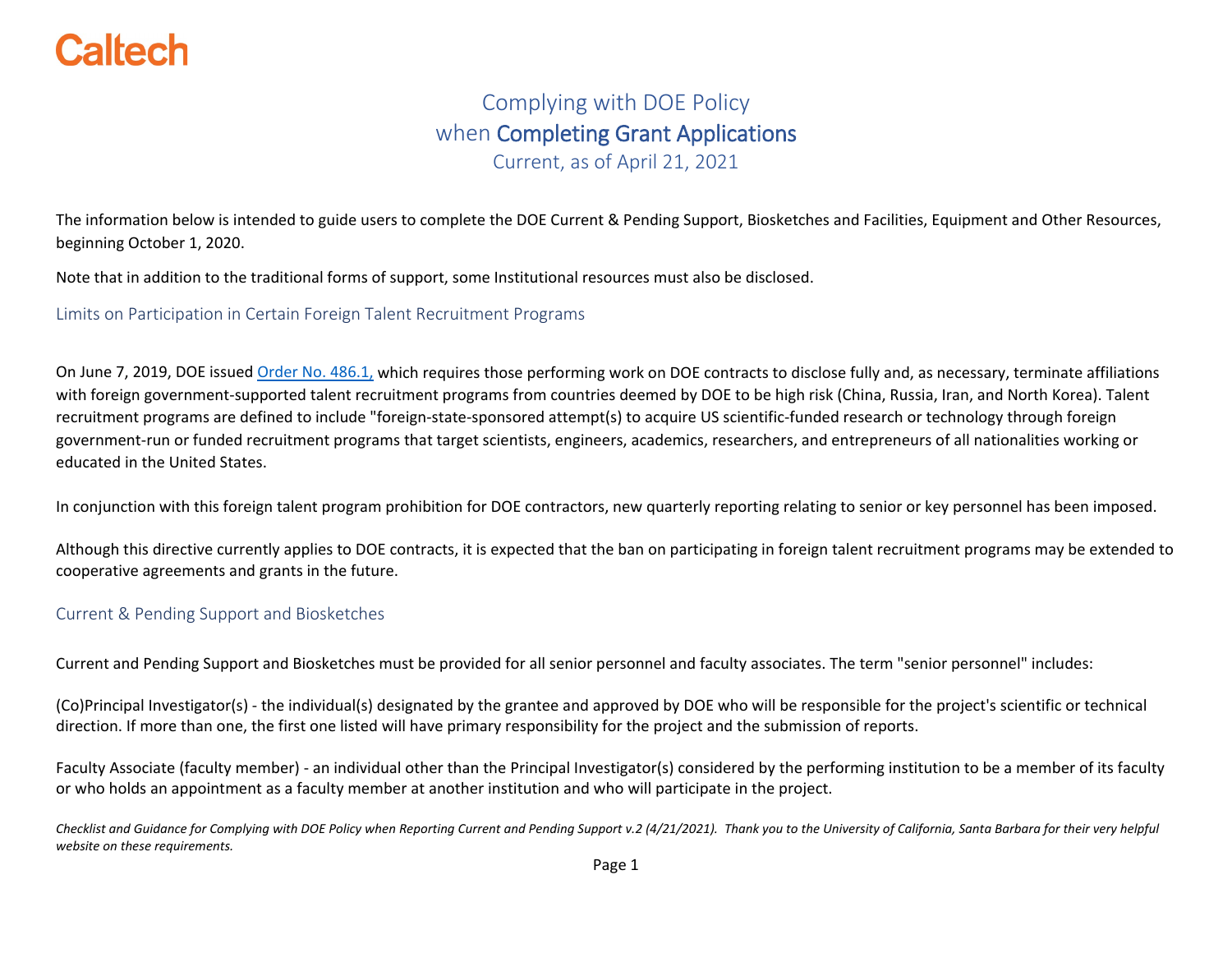| <b>Current &amp; Pending Support</b> | Current and Pending support is intended to allow the identification of potential duplication, overcommitment, potential<br>conflicts of interest or commitment, and all other sources of support.                                                                                                                                                                                                                           |
|--------------------------------------|-----------------------------------------------------------------------------------------------------------------------------------------------------------------------------------------------------------------------------------------------------------------------------------------------------------------------------------------------------------------------------------------------------------------------------|
|                                      | The PI and each senior/key person at the prime applicant and any proposed subaward must provide a list of all<br>sponsored activities, awards, and appointments, whether paid or unpaid:                                                                                                                                                                                                                                    |
|                                      | provided as a gift with terms or conditions or provided as a gift without terms or conditions;<br>$\bullet$                                                                                                                                                                                                                                                                                                                 |
|                                      | fulltime, part-time, or voluntary positions;<br>$\bullet$                                                                                                                                                                                                                                                                                                                                                                   |
|                                      | faculty, visiting, adjunct, or honorary;<br>$\bullet$                                                                                                                                                                                                                                                                                                                                                                       |
|                                      | cash or in-kind;<br>$\bullet$                                                                                                                                                                                                                                                                                                                                                                                               |
|                                      | foreign or domestic;                                                                                                                                                                                                                                                                                                                                                                                                        |
|                                      | governmental or private-sector;<br>$\bullet$                                                                                                                                                                                                                                                                                                                                                                                |
|                                      | directly supporting the individual's research or indirectly supporting the individual by supporting students, research<br>staff, space, equipment, or other research expenses.                                                                                                                                                                                                                                              |
|                                      | All foreign government-sponsored talent recruitment programs must be identified in current and pending support.                                                                                                                                                                                                                                                                                                             |
|                                      | The DOE Office of Science requires the use of the format approved by the National Science Foundation (NSF), which<br>may be generated by the Science Experts Network Curriculum Vita (SciENcv), a cooperative venture maintained at<br>https://www.ncbi.nlm.nih.gov/sciencv/, and is also available at<br>https://www.nsf.gov/bfa/dias/policy/nsfapprovedformats/cps.pdf. The use of a format required by another agency is |
|                                      | intended to reduce the administrative burden to researchers by promoting the use of common formats.                                                                                                                                                                                                                                                                                                                         |
|                                      | For every activity, list the following items:<br>The sponsor of the activity or the source of funding<br>$\bullet$                                                                                                                                                                                                                                                                                                          |
|                                      | The award or other identifying number<br>$\bullet$                                                                                                                                                                                                                                                                                                                                                                          |
|                                      | The title of the award or activity. If the title of the award or activity is not descriptive, add a brief description of<br>$\bullet$<br>the research being performed that would identify any overlaps or synergies with the proposed research.                                                                                                                                                                             |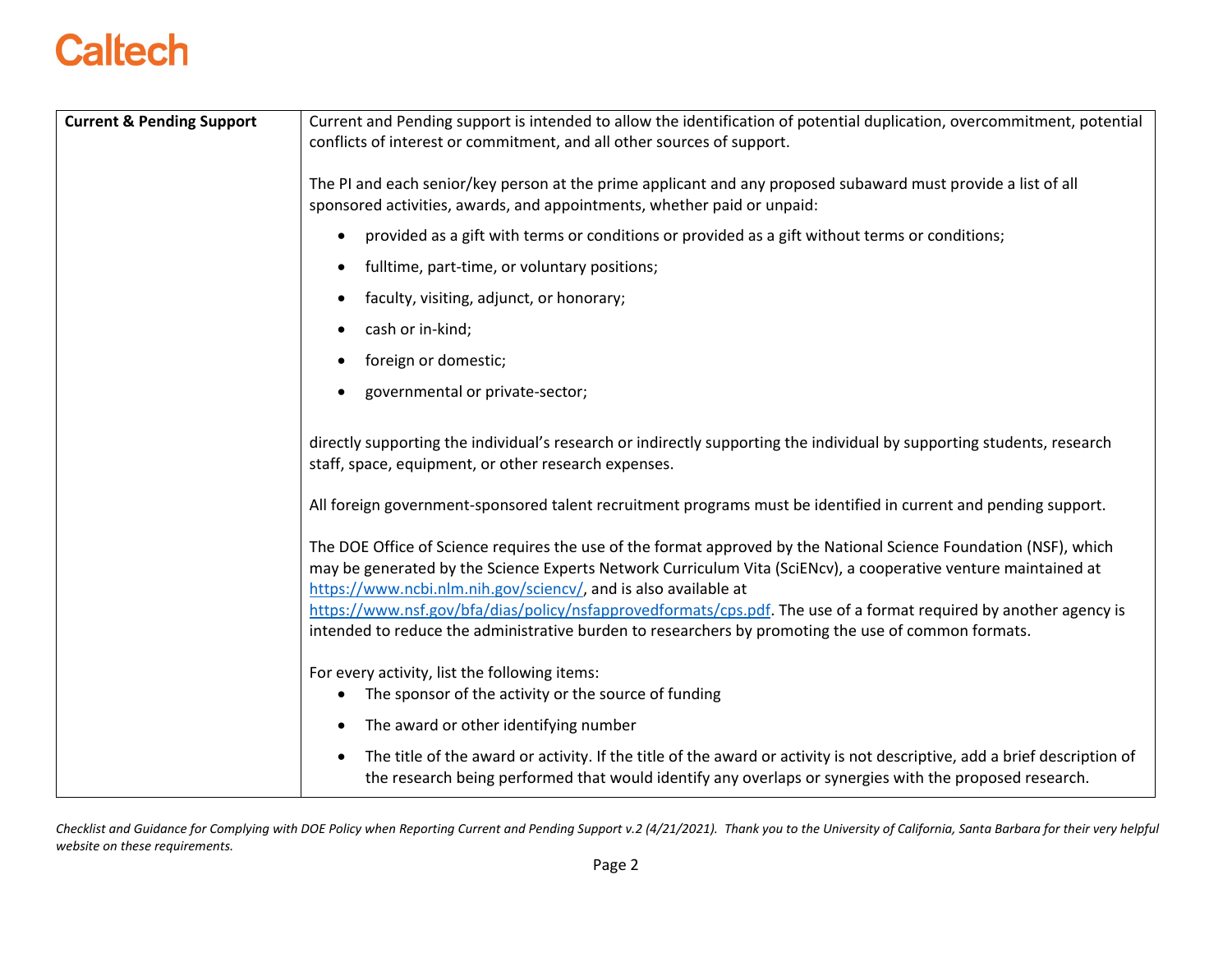|                  | The total cost or value of the award or activity, including direct and indirect costs. For pending proposals,<br>$\bullet$<br>provide the total amount of requested funding.                                                                                                                                                                                                                                                                                                                |
|------------------|---------------------------------------------------------------------------------------------------------------------------------------------------------------------------------------------------------------------------------------------------------------------------------------------------------------------------------------------------------------------------------------------------------------------------------------------------------------------------------------------|
|                  | The award period (start date $-$ end date).<br>$\bullet$                                                                                                                                                                                                                                                                                                                                                                                                                                    |
|                  | The person-months of effort per year being dedicated to the award or activity<br>$\bullet$                                                                                                                                                                                                                                                                                                                                                                                                  |
|                  | If required to identify overlap, duplication of effort, or synergistic efforts, append a description of the other award or<br>activity to the current and pending support.                                                                                                                                                                                                                                                                                                                  |
|                  | Details of any obligations, contractual or otherwise, to any program, entity, or organization sponsored.                                                                                                                                                                                                                                                                                                                                                                                    |
|                  | Review the solicitation carefully for program-specific requirements.                                                                                                                                                                                                                                                                                                                                                                                                                        |
|                  | DOE references:                                                                                                                                                                                                                                                                                                                                                                                                                                                                             |
|                  | Office of Science (represented here) - https://science.osti.gov/grants/FOAs/Open, or p. 91 of the FY 2021 Solicitation -<br>https://science.osti.gov/-/media/grants/pdf/foas/2021/DE-FOA-0002414.pdf                                                                                                                                                                                                                                                                                        |
|                  | EERE - Energy Efficiency & Renewal Energy - https://www.netl.doe.gov/business/solicitations                                                                                                                                                                                                                                                                                                                                                                                                 |
|                  | ARPA-E - https://arpa-e-foa.energy.gov/                                                                                                                                                                                                                                                                                                                                                                                                                                                     |
| <b>Biosketch</b> | A biosketch is to provide information that can be used by reviewers to evaluate the PI's potential for leadership within<br>the scientific community. Examples of information of interest are invited and/or public lectures, awards received,<br>scientific program committees, conference or workshop organization, professional society activities, special<br>international or industrial partnerships, reviewing or editorship activities, or other scientific leadership experiences. |
|                  | The DOE Office of Science requires the use of the format approved by the National Science Foundation (NSF), which<br>may be generated by the Science Experts Network Curriculum Vita (SciENcv), a cooperative venture maintained at<br>https://www.ncbi.nlm.nih.gov/sciencv/,and is also available at                                                                                                                                                                                       |
|                  | https://nsf.gov/bfa/dias/policy/nsfapprovedformats/biosketch.pdf. The use of a format required by another agencyis<br>intended to reduce the administrative burden to researchers by promoting the use of common formats.                                                                                                                                                                                                                                                                   |
|                  | The biographical information (curriculum vitae) must include the following items within its page limit:                                                                                                                                                                                                                                                                                                                                                                                     |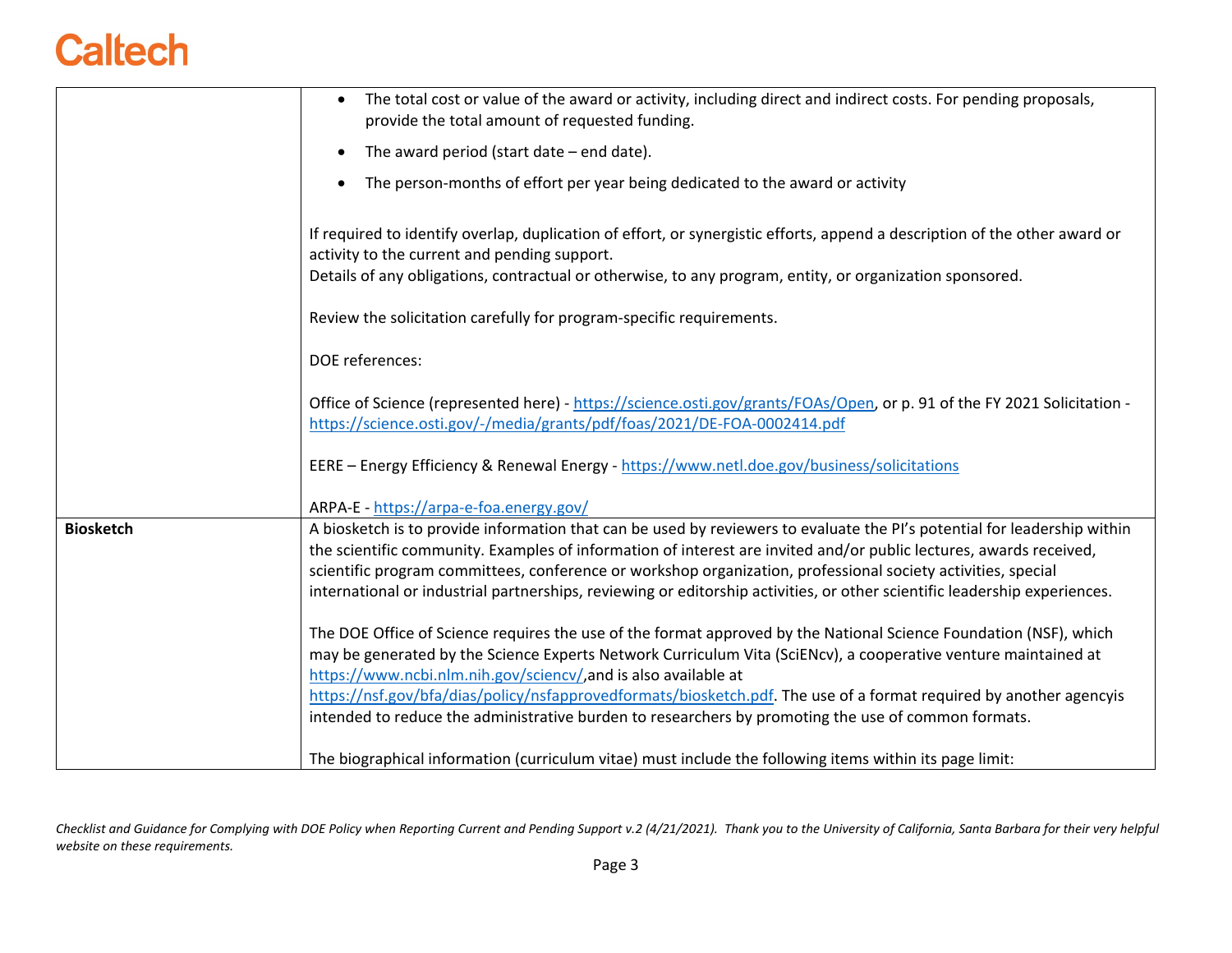| Education and Training: Undergraduate, graduate and postdoctoral training, provide institution, major/area,<br>$\bullet$<br>degree and year.                                                                                                                                                                                                                                                                                                                                                                                                                                                                                                                                                                                                                                                                                                                                          |
|---------------------------------------------------------------------------------------------------------------------------------------------------------------------------------------------------------------------------------------------------------------------------------------------------------------------------------------------------------------------------------------------------------------------------------------------------------------------------------------------------------------------------------------------------------------------------------------------------------------------------------------------------------------------------------------------------------------------------------------------------------------------------------------------------------------------------------------------------------------------------------------|
| Research and Professional Experience: Beginning with the current position list, in chronological order,<br>$\bullet$<br>professional/academic positions with a brief description.                                                                                                                                                                                                                                                                                                                                                                                                                                                                                                                                                                                                                                                                                                     |
| Publications: Provide a list of up to 10 publications most closely related to the proposed project. For each<br>$\bullet$<br>publication, identify the names of all authors (in the same sequence in which they appear in the publication),<br>the article title, book or journal title, volume number, page numbers, year of publication, and website address if<br>available electronically. Patents, copyrights and software systems developed may be provided in addition to or<br>substituted for publications. An abbreviated style such as the Physical Review Letters (PRL) convention for<br>citations (list only the first author) may be used for publications with more than 10 authors.                                                                                                                                                                                  |
| Synergistic Activities: List no more than 5 professional and scholarly activities related to the effort proposed.<br>$\bullet$                                                                                                                                                                                                                                                                                                                                                                                                                                                                                                                                                                                                                                                                                                                                                        |
| In addition, the biographical sketch must include information to permit DOE to identify individuals who are conflicted<br>with or potentially biased (favorably or unfavorably) against the investigator. Include a section entitled "Identification of<br>Potential Conflicts of Interest or Bias in Selection of Reviewers" that will not count in a page limit. Provide the following<br>information in this section:                                                                                                                                                                                                                                                                                                                                                                                                                                                              |
| Collaborators and Co-editors: List in alphabetical order all persons, including their current organizational<br>$\bullet$<br>affiliation, who are, or who have been, collaborators or co-authors with you on a research project, book or book<br>article, report, abstract, or paper during the 48 months 92 preceding the submission of this application. For<br>publications or collaborations with more than 10 authors or participants, only list those individuals in the core<br>group with whom the PI interacted on a regular basis while the research was being done. Also, listany<br>individuals who are currently, or have been, co-editors with you on a special issue of a journal, compendium, or<br>conference proceedings during the 24 months preceding the submission of this application. If there are no<br>collaborators or co-editors to report, state "None." |
| Graduate and Postdoctoral Advisors and Advisees: List the names and current organizational affiliations of your<br>graduate advisor(s) and principal postdoctoral sponsor(s). Also, list the names and current organizational<br>affiliations of your graduate students and postdoctoral associates.                                                                                                                                                                                                                                                                                                                                                                                                                                                                                                                                                                                  |
| Personally Identifiable Information: Do not include sensitive and protected personally identifiable information including<br>social security numbers, birthdates, citizenship, marital status, or home addresses. Do not include information that a<br>merit reviewer should not make use of.                                                                                                                                                                                                                                                                                                                                                                                                                                                                                                                                                                                         |